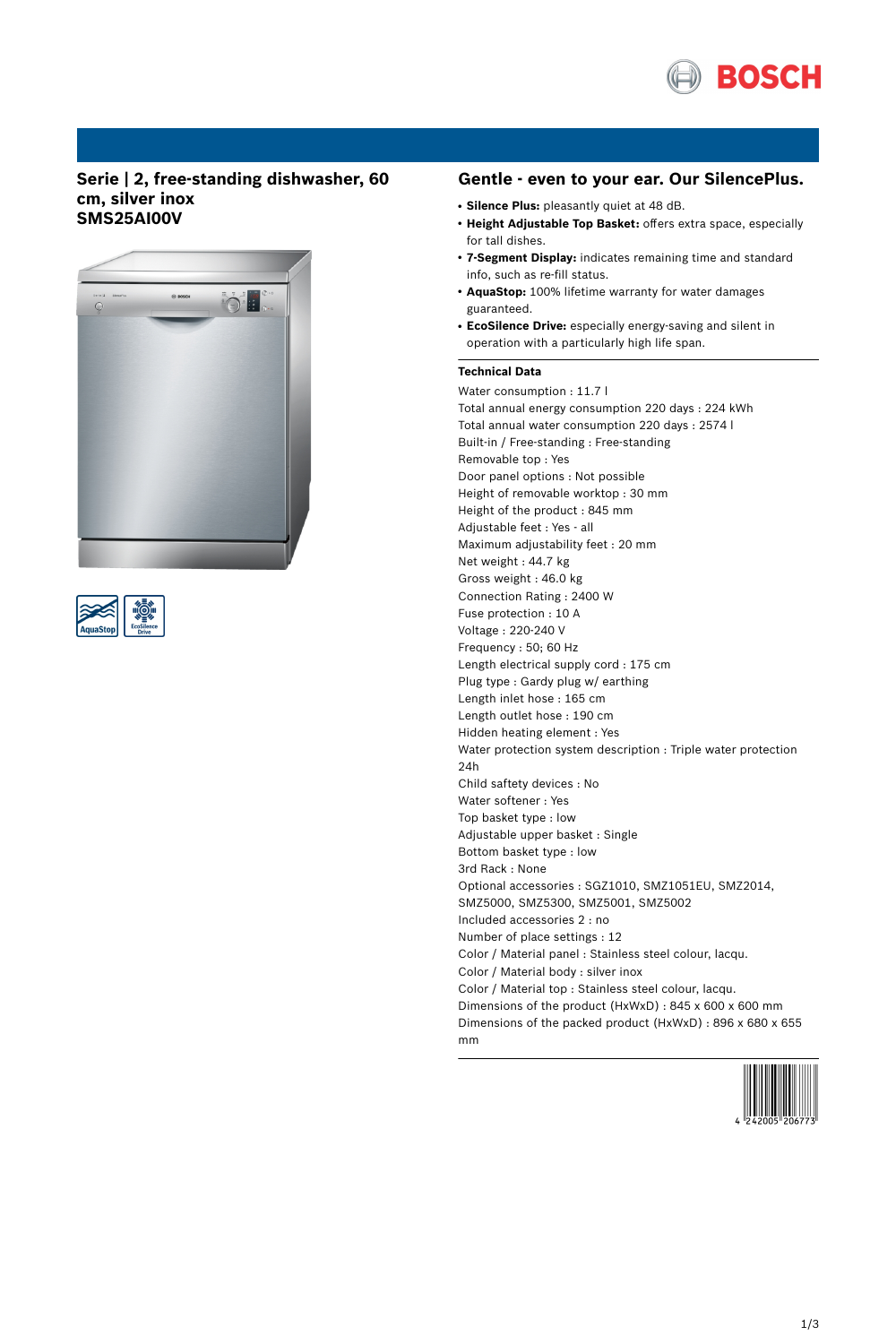

**Serie | 2, free-standing dishwasher, 60 cm, silver inox SMS25AI00V**

# **Gentle - even to your ear. Our SilencePlus.**

## **General Specification**

- Capacity: <sup>12</sup> place settings
- Energy consumption in programme Eco <sup>50</sup> °C: 1.02 kWh
- Water consumption in programme Eco <sup>50</sup> °C: 11.7 <sup>l</sup>
- The information relates to the programme Eco <sup>50</sup> °C. This programme is suitable to clean normally soiled tableware and is the most efficient programme in terms of combined energy and water consumption.
- Programme time in programme Eco <sup>50</sup> °C: <sup>210</sup> min
- Noise level: <sup>48</sup> dB(A) re <sup>1</sup> pW
- <sup>1</sup> special option: VarioSpeed
- Vario basket system
- silver/dark grey
- Height adjustable top basket
- <sup>2</sup> foldable plate racks in bottom basket
- No
- Cutlery basket in bottom basket
- <sup>2</sup> cup shelves in top basket
- Glass protection technology

#### **BOSCH - Header 7**

- Product dimensions (HxWxD): 84.5 <sup>x</sup> <sup>60</sup> <sup>x</sup> <sup>60</sup> cm
- SMS25AI00V »SilencePlus, Serie 2«
- ActiveWater <sup>60</sup> cm dishwasher